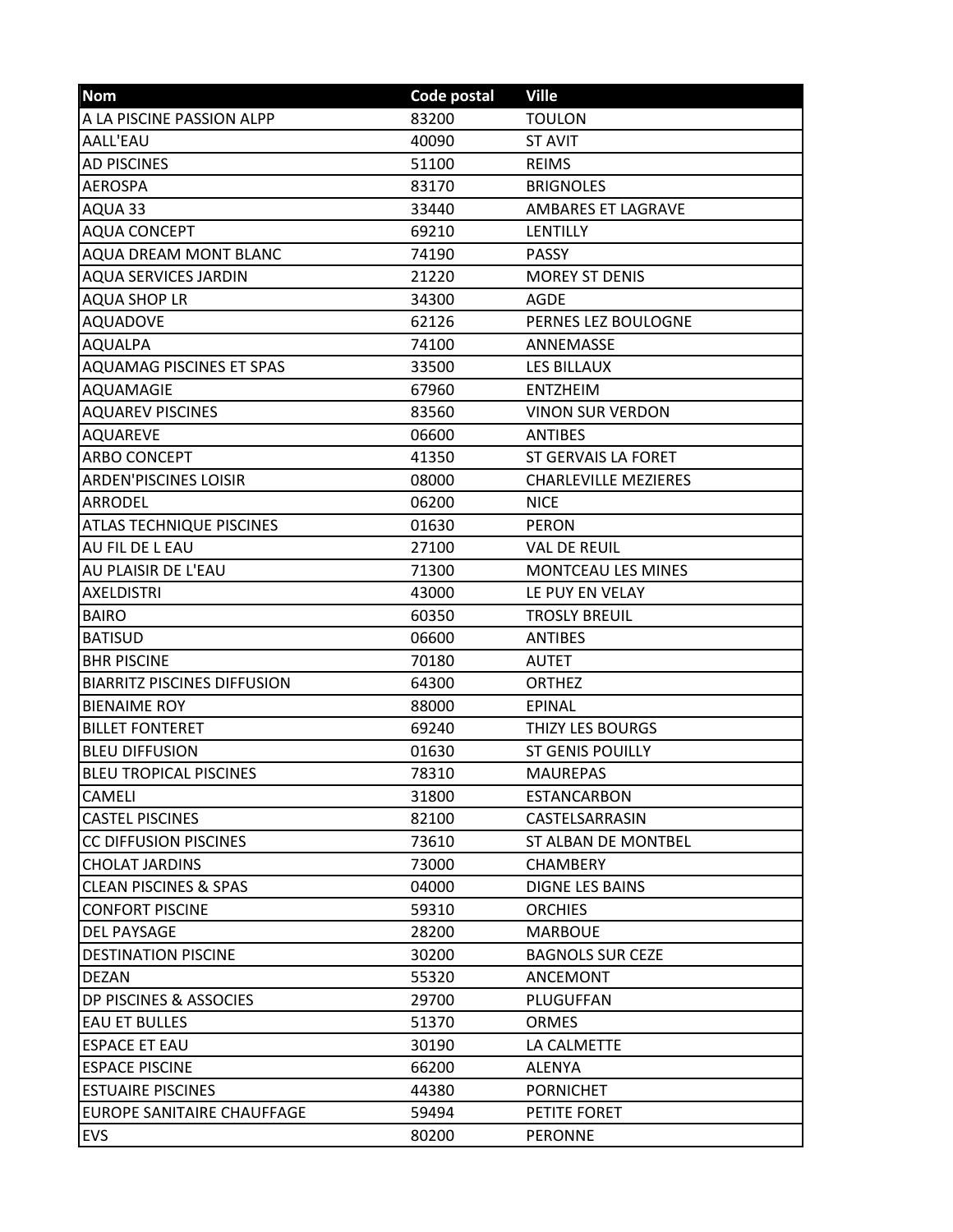| <b>EXPO PISCINES CHAUFFAGE SANITAIRE 2</b> | 25480 | <b>PIREY</b>              |
|--------------------------------------------|-------|---------------------------|
| <b>FLASH PISCINE</b>                       | 72650 | LA CHAPELLE ST AUBIN      |
| <b>GARDEN ARROSAGE</b>                     | 06220 | VALLAURIS                 |
| <b>GREEN GARDENS</b>                       | 85330 | NOIRMOUTIER EN LILE       |
| <b>GREENBLUE</b>                           | 13330 | PELISSANNE                |
| <b>HARMONIE PISCINES</b>                   | 11300 | <b>LIMOUX</b>             |
| <b>HORIZON PISCINE</b>                     | 77410 | <b>CLAYE SOUILLY</b>      |
| <b>HYDRO POOL CONCEPT</b>                  | 30200 | <b>BAGNOLS SUR CEZE</b>   |
| <b>IDEAL PISCINE ET SPA</b>                | 56000 | <b>VANNES</b>             |
| <b>INTER PISCINE</b>                       | 84800 | L ISLE SUR LA SORGUE      |
| <b>IRRI 66</b>                             | 66270 | LE SOLER                  |
| JP PISCINES 57                             | 57200 | SARREGUEMINES             |
| <b>KLEA CONCEPTION</b>                     | 64200 | <b>BIARRITZ</b>           |
| <b>K'LOISIR PISCINES</b>                   | 69400 | <b>LIMAS</b>              |
| <b>LATOURNERIE</b>                         | 11000 | CARCASSONNE               |
| LES PISCINES DU FAUBOURG                   | 49300 | <b>CHOLET</b>             |
| <b>LIGATO DISTRIBUTION</b>                 | 83440 | <b>CALLIAN</b>            |
| LOISIRS CONSTRUCTION PISCINE               | 72100 | LE MANS                   |
| <b>LOISIRS PLUS SAS</b>                    | 77000 | LA ROCHETTE               |
| <b>LORRAINE PISCINES</b>                   | 57155 | <b>MARLY</b>              |
| <b>MAEL EAUX</b>                           | 25770 | <b>FRANOIS</b>            |
| <b>MAGI'PISCINES</b>                       | 36000 | <b>CHATEAUROUX</b>        |
| <b>MECHRI DISTRIBUTION</b>                 | 40180 | <b>NAROSSE</b>            |
| <b>IMEDIANET</b>                           | 26100 | <b>ROMANS SUR ISERE</b>   |
| MEURSAULT RENOVATION CONSTRUCTION          | 71640 | <b>MELLECEY</b>           |
| <b>MF PISCINES</b>                         | 21300 | <b>CHENOVE</b>            |
| <b>ML PISCINES</b>                         | 21110 | <b>BRETENIERE</b>         |
| <b>MMPI SERVICES</b>                       | 13308 | <b>MARSEILLE CEDEX 14</b> |
| <b>MONTACEL ETS</b>                        | 34130 | <b>MAUGUIO</b>            |
| <b>MUNOZ DISTRIBUTION</b>                  | 66000 | PERPIGNAN                 |
| <b>NEW SLED</b>                            | 54270 | <b>ESSEY LES NANCY</b>    |
| Ô PALINES                                  | 13300 | <b>SALON DE PROVENCE</b>  |
| PACIFIC REVETEMENTS                        | 69680 | CHASSIEU                  |
| PASSION 2 L EAU                            | 38450 | VIF                       |
| PHAR EAUX DAL GOBBO                        | 39140 | LARNAUD                   |
| PISCINE DEPOT                              | 30700 | <b>UZES</b>               |
| <b>PISCINE DIRECTE</b>                     | 26700 | PIERRELATTE               |
| PISCINE ESPACES VERTS                      | 07300 | <b>TOURNON SUR RHONE</b>  |
| PISCINE ET CREATION                        | 59850 | <b>NIEPPE</b>             |
| PISCINE EVOLUTION                          | 35400 | <b>ST MALO</b>            |
| PISCINE MAINTENANCE                        | 83270 | ST CYR SUR MER            |
| PISCINES & EAUX                            | 01360 | <b>BALAN</b>              |
| PISCINES 70                                | 70100 | <b>GRAY</b>               |
| PISCINES ES & SPAS                         | 67118 | <b>GEISPOLSHEIM</b>       |
| PISCINES ET SPAS 29                        | 29860 | <b>BOURG BLANC</b>        |
| PROVENCE CHIMIE CONDITIONNEMENT            | 83260 | LA CRAU                   |
| <b>PSC BIRON</b>                           | 85300 | SALLERTAINE               |